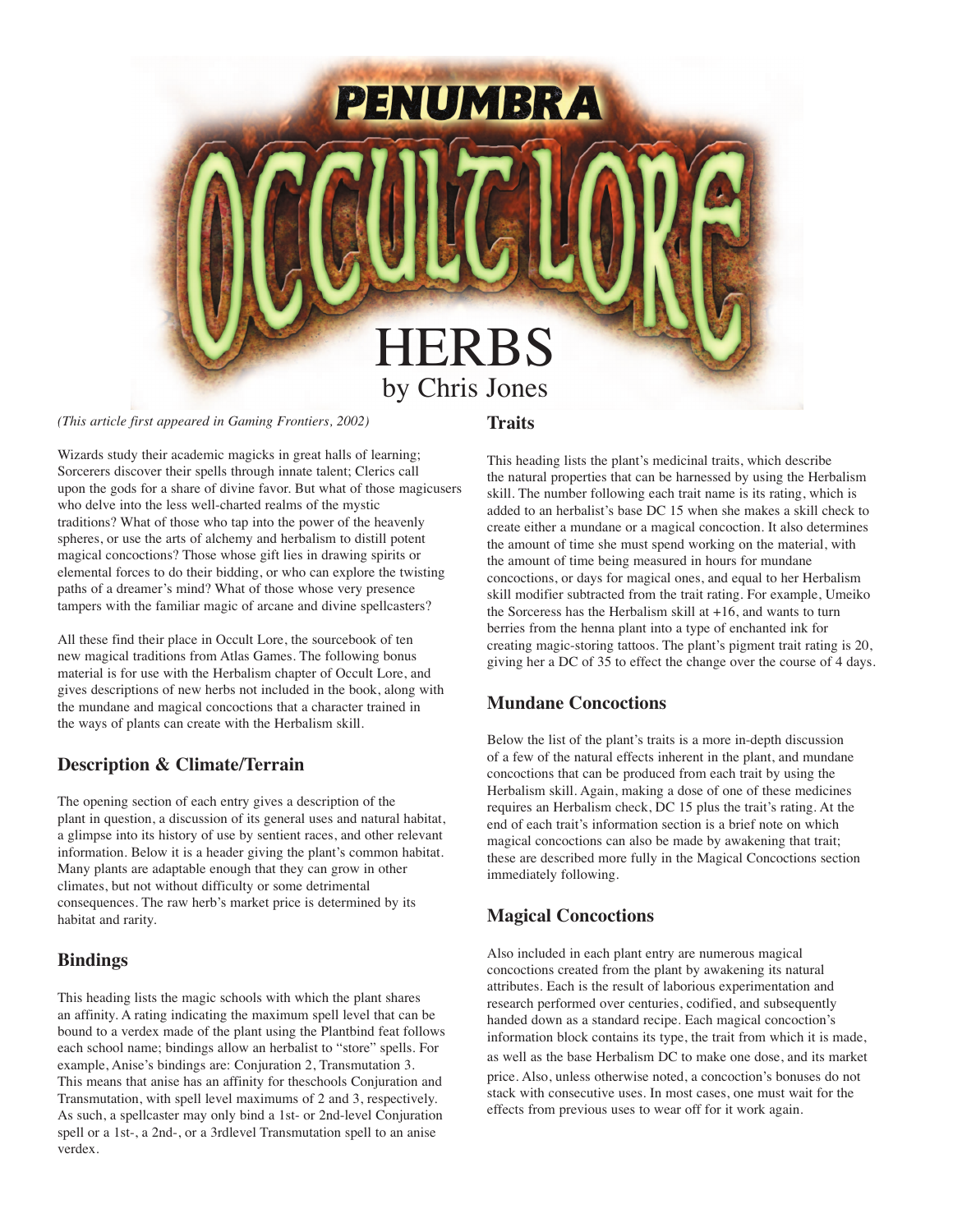# Broom

This shrub grows up to five feet in height. Its slender stems are green, sprouting tiny stalks that bear three oblong leaves each. In the spring and early summer months, bright yellow pod-like flowers blossom. Fragile black seeds follow.

The broom plant has been used for many centuries in broom making, unsurprisingly; its stems are dried out, tied together in bundles, and then attached to a stick. Witches of legend are notorious for using enchanted stems from the plant in their brooms, allowing them to fly through the night air at will as they gleefully spread terror and destruction wherever they go. While such tales of witch behavior are grossly exaggerated, it is true that the plant is moderately receptive to those kinds of spells. Broom flowers are also used in cooking, where they are either dried and powdered, or pickled before use. Many people add them to dishes as a caper substitute. It is also common for northern folk to use the immature green buds in ales and meads, especially if said beverages are on the verge of turning bad.

**Climate/Terrain:** Temperate woodland clearings **Availability:** Common (6 cp per lb.) **Bindings:** Transmutation 8 **Traits:** Blightpurge 12

### **Mundane Concoctions**

**Blightpurge:** Broom shoots from the young bushes can be cultivated and used by an herbalist to make a bland-tasting tea that promotes urination and aids with fluid retention. In some cultures, this tea is especially popular amongst women during menstruation. Anyone who imbibes said concoction must urinate a number of times per hour equal to 10 minus her Constitution modifier, with a minimum of 1. If the imbiber makes a successful Fortitude save (DC 22) when she consumes the tea, then she only needs to urinate half as many times per hour. This effect lasts for 2d3 hours.

The most common recipe for awakening broom stems creates a magical concoction called flying broom, which allows a person to fly. Contrary to legend, this isn't an enchanted broomstick. Really, have you ever tried sitting on a broomstick while in flight? It can't be done.

### **New Magical Concoction: Flying Broom**

**Type:** Special **Trait:** Blightpurge DC 27 **Cost:** 960 gp

This is a bundle of awakened broom stems. When it is ignited with flame, the magic contained within the bundle is released and the stems become possessed with the power to fly. As soon as the enchantment is activated, the flames extinguish and the stems turn a bright golden color, emitting light of the same strength as a torch. Whoever is in contact with the bundle may control it. This essentially confers upon the wielder the ability to fly as per the spell of the same name as cast by a 7th-level sorcerer. One flying broom bundle may be used three times before becoming useless.

Many herbalists who frequently use flying broom tie the bundles to their arms or backs rather than attaching them to broomsticks, since flying around on a broomstick is decidedly impractical. If used in conjunction with a broomstick, the character doing the flying must make a Balance check (DC 25) each round or fall off.

## Bog Fan

This peculiar fungus grows on trees and rocks in the dankest, darkest marshlands and swamps. It is bright red with orange veins, fan-shaped, and grows to a radius of three and half feet. Once a year, usually during winter when the water is the lowest, mature bog fans explode, releasing thick clouds of spores into the air. The spores grow new mushroom colonies wherever they land. Bog fans are not edible by most creatures, and taste extremely rancid and bitter. Certain species of dinosaur do feed on them, though this isn't common.

In some human and orc cultures, bog fans are dried for a period of time no less than one year and then used as a food spice. If the mushrooms are dried less than a year, not all of the chemicals responsible for their awful taste and their adverse affect on the physiology will have been expunged. Drow elves fancy bog fans not for their taste or for the concoctions derived from them — though those are nice, too, in their opinion — but rather for their aesthetic appearance. Many a drow household has these mushrooms growing in it, which are sculpted and encouraged to grow into specific, artistic shapes. When the mushrooms are ready to release their spores, a special inhibitor brewed by drow herbalists is sprayed upon them.

**Climate/Terrain:** Any marsh and swampland **Availability:** Rare (10 gp per lb.) **Bindings:** Evocation 2, Illusion 4 **Traits:** Birr (Weyn) 10

### **Mundane Concoctions**

**Birr (Weyn):** Bog fan packs a double punch on those who consume it. It stimulates the body by dilating veins and arteries, which results in increased blood flow. Unfortunately it also creates excessive quantities of blood sugar as a by-product of the process. Characters who eat even a bite of bog fan either as part of a mundane concoction or in its natural state must make a Fortitude save (DC 18) or go into shock for 1d10 rounds. Each round in shock he takes 1 point of temporary Constitution damage. A character who survives an encounter with a bog fan immediately craves acidic foods and liquids, such as oranges or tomato juice. This is his body's way of telling him that his blood sugar is far too high. Additionally, for 2d4 hours following consumption, the affected character receives a –10 on all Concentration and Dexterity checks as the excessive blood sugar makes him somewhat hyperactive, unable to focus on anything for very long, and sick to his stomach. Healing magic can negate the effects of this trait.

Herbalists have recipes for two separate concoctions derived from this compound trait: a bitter pill called speedball that enhances magic, and a wicked poison called goblin snot.

### **New Magical Concoction: Speedball**

**Type:** Comestible **Trait:** Birr DC 25 **Cost:** 120 gp

Made from finely ground bog fan, this pasty, sticky orange ball is used by spellcasters to artificially augment their magic. The pill tastes extremely bitter, though it is mostly odorless, and when swallowed creates a humming, vibratory buzz within the character's body. If the imbiber is a spellcaster, then on the following round she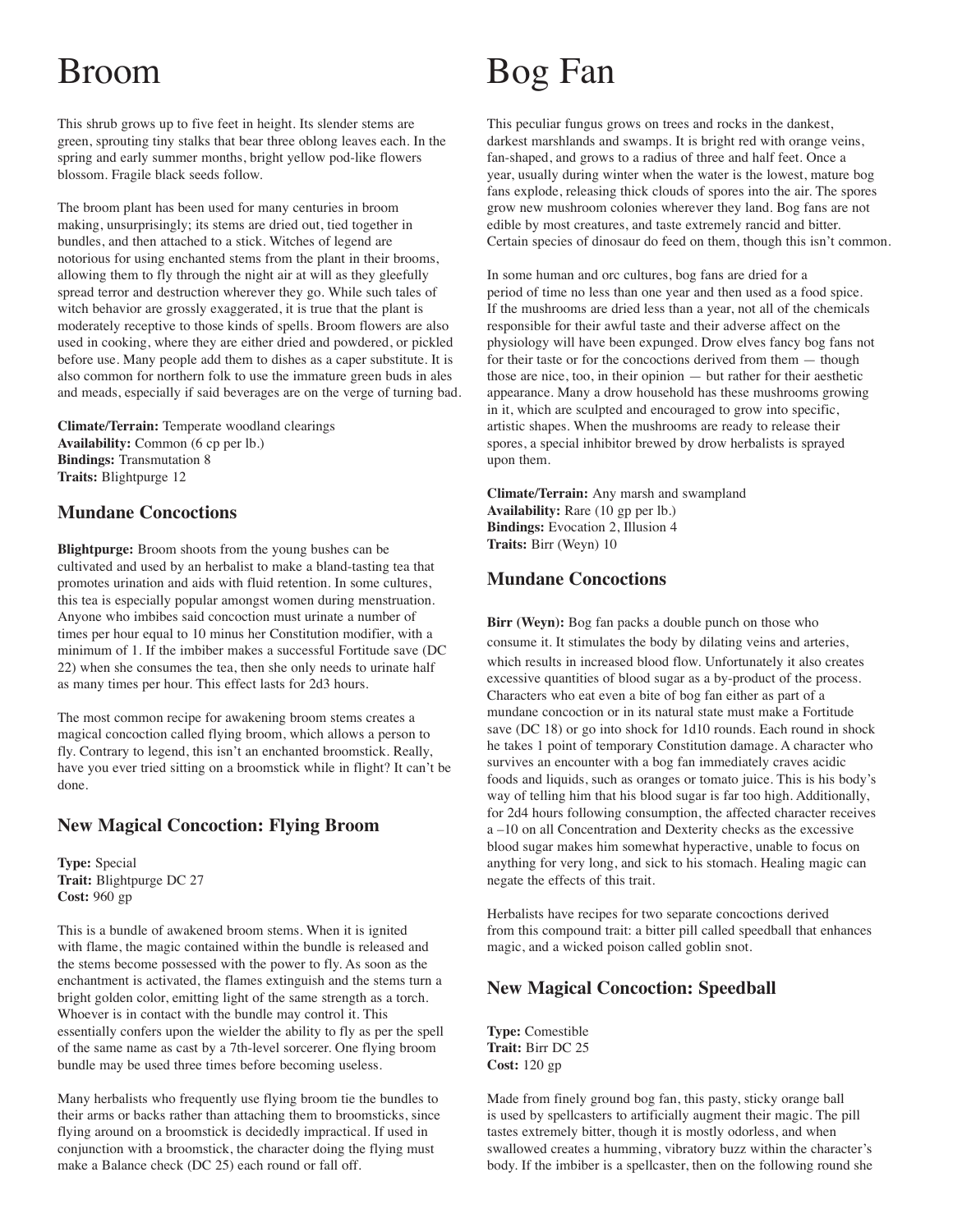may cast any spell currently prepared as if fueled by the Quicken Spell feat, but without having to use a higher spell slot as the feat normally requires. If a non-spellcaster eats the pill, or if the spellcaster doesn't cast a spell, then on the following round he loses 1d4 hit points as the pent-up energy within him is forcibly released. A Fortitude save (DC 20) can reduce this damage by half.

Speedballs may only be used a maximum number of times per day equal to a character's Constitution modifier. Any more, and she takes 1d4 points of damage each subsequent time and does not reap the pill's benefits.

### **New Poison: Goblin Snot**

**Type:** Ingested DC 22 **Trait:**Weyn DC 25 **Primary Damage:** 2 Con per round for 2d4 rounds **Secondary Damage:** 1 permanent Int **Cost:** 120 gp

This bright orange liquid is thick, turgid, and smells like warm mulch. Assassins and ninja use it by placing four or five drops into a pomegranate dish, which masks the poison's bitter taste. In lands where the pomegranate is unknown but the poison isn't, it is typically mixed with honey mead. After drinking it, the victim must make a Fortitude save as his body begins to create copious amounts of blood sugar. As the poison inflicts its damage, the victim become hyperactive and spastic, and is unable to control his actions as an insane nervous energy fills him to the point of bursting. Those who die from goblin snot steadily leak orange-stained bodily fluids from their orifices for up to 12 hours afterwards. Those who survive the poison are usually bed-ridden for 2d4 weeks while their bodies repair themselves. Healing magic will negate the poison's effects, but the victim will still feel the insatiable desire to consume as much acidic food and liquid as he can get his hands upon.

Unless mixed with pomegranate, characters imbibing the poison gain a +10 circumstance bonus to any attempt to detect or notice it.

### Rowan

The rowan tree grows up to 30 feet in height and is characterized by its superficial similarity to the ash. Its leaves are serrated, growing in groups of seven on thin stems emerging from the tree's branches, and its bark is smooth with gray or gray-brown coloration. In the spring, white flowers and tiny clusters of green berries appear. As the berries ripen, they become bright red or orange in color.

Rowan is most famous as a hexward, used by peasants over the centuries to keep evil witches and vile spirits away. In some cultures, rowan twigs are tied to barn doors to protect livestock from wandering ghosts, ghasts, and goblins. The tree's berries also have many uses. Tonics made from them are designed to cure scurvy or to ease the pain of throat infections, while cooks typically use them as a jellied garnishes for meat dishes such as wild turkey or roast venison. The berries can also be fermented and made into a very flavorful wine. It is rumored amongst herbalists that the infamous Byron B. Baird once created an awakened form of rowanberry wine that was so potent it could affect even the gods, but because he couldn't come up with a satisfactorily alliterative name for it he abandoned the recipe. Grace Pigbail, a prominent modern herbalist and Baird biographer, asserts the rumors aren't true, however.

**Climate/Terrain:** Temperate, especially colder, high-altitude regions **Availability:** Uncommon (1 sp per lb.) **Bindings:** Abjuration 7 **Traits:** Ebbwither 5

#### **Mundane Concoctions**

**Ebbwither:** If rowan berries are prepared by an herbalist by being picked fresh from the tree, mashed into a juicy pulp, and then applied to inflamed tissue (such as gargled in the throat or rubbed on the skin), they can cure 2 points of subdual damage. If this pulp is rubbed uniformly into a person's undamaged skin, its astringent quality causes his skin to tighten, hardening slightly in the process. As a result, he temporarily gains a Damage Reduction of 2/— for 2d3 hours. Rowanberries may only be used once per day in this manner.

Herbalists have a recipe for awakening rowanberries into Pigbail's countersting, which protects a person against certain types of magic. It is thought that there might be a variation on this recipe that allows the same concoction to take a solid form, which can be used to protect an area rather than a person. However, if the variant recipe exists no herbalist has yet discovered it and made it public.

### **New Magical Concoction: Pigbail's Countersting**

**Type:** Ointment **Trait:** Ebbwither DC 20 **Cost:** 275 gp

This concoction was first brewed by Enrick Pigbail, contemporary and sometime competitor of Byron B. Baird. It is clear liquid substance, and oily to the touch. Fine black particles swirl around inside it. When the vial in which it comes is unstoppered, the scent wafting out of it is reminiscent of pepper. In order to use this concoction, a person must rub it into his skin, covering as much exposed flesh as physically possible. As he applies the oil, he feels as if a million minute needles are pricking his flesh. When the feeling fades, the enchantment kicks in. For the next hour, any time a spell is cast against the oiled character the spellcaster must make a Will save (DC 20) or receive 1 hit point of damage per effective caster level for the spell in question. If damage is done to the spellcaster, then the oiled character spontaneously self-heals a corresponding amount of damage, though he may not exceed his hit point maximum. After application, the oil lasts for 2 hours.

# Sage

The sage bush grows up to two and half feet in height, with multiple branching stems that are purple-green incolor and often covered in a fine white down. Its leaves are green bordering on gray in color, oblong and hairy on the undersides and velvety on the surface. At the end of summer, purple, whorl-shaped flowers blossom at the ends of the plant's stems. This is one of the most common spices used in cooking. It grows in temperate climates quite easily, making it a popular garden herb since it requires less effort to maintain than other spice plants. It is pungently aromatic and strong, oft times bitter, in flavor, especially when dried, complementing just about any meat dish to which it is added. In some cultures, it is used as a ceremonial cleansing herb or for purposes of divination. In other cultures, the herb is used to make a dark brown or black hair dye. It also has some healing properties. In fact, it was originally a medicinal herb and once was (incorrectly) thought to be a key component in a legendary alchemical concoction that granted the gift of immortality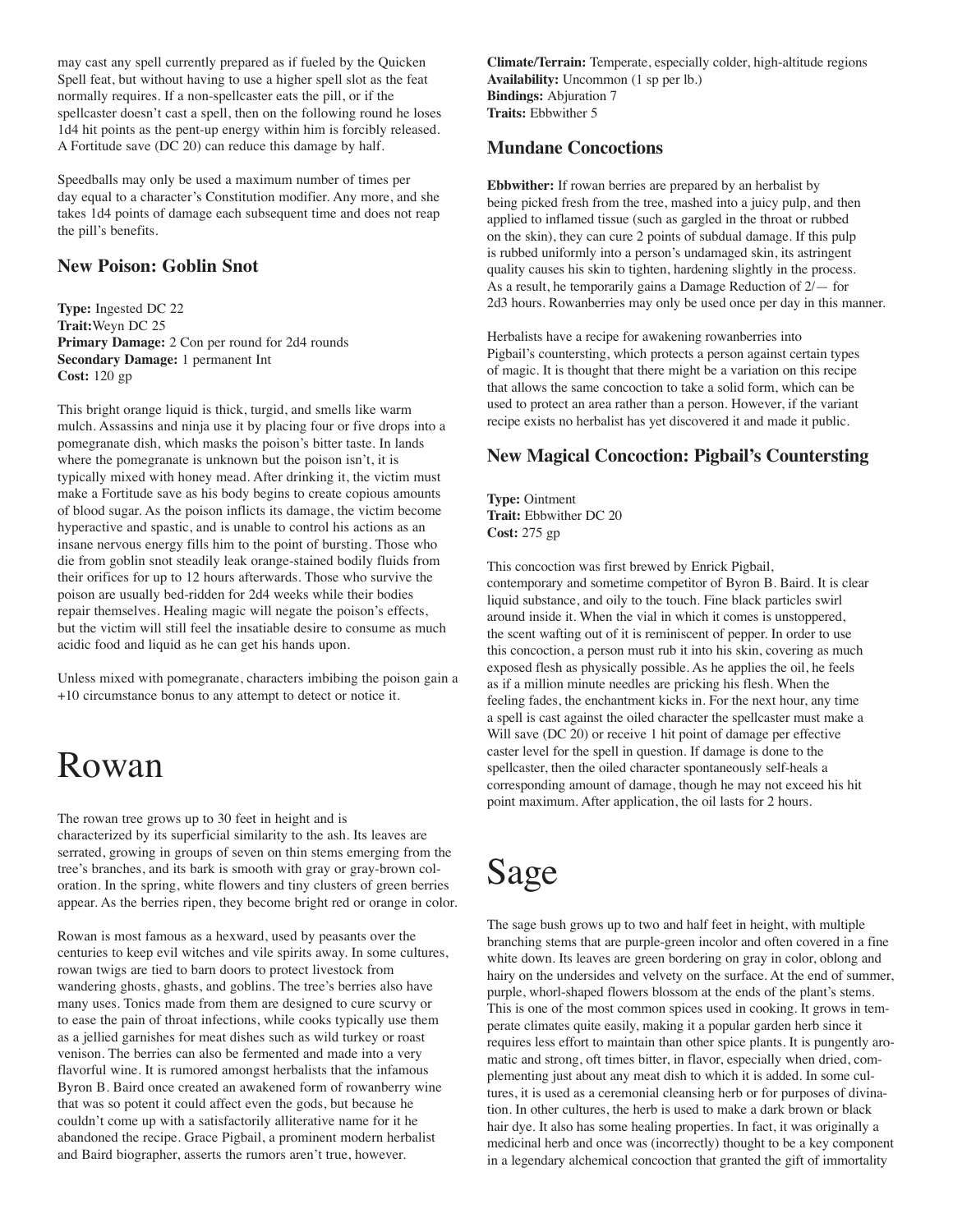upon the imbiber. Orcs use sage as part of their necromantic rituals, claiming that the herb originated in the lands of the dead and grew in the eye sockets of those slain by the orc god.

There are many varieties of sage. This entry describes the most common.

**Climate/Terrain:** Any temperate **Availability:** Common (4 cp per lb.) **Bindings:** Divination 7, Illusion 4, Necromancy 2 **Traits:** Heallac 5, Onslep 3, Pigment 1

### **Mundane Concoctions**

**Heallac:** Sage's innate antiseptic qualities make a good herb for fighting bacterial infections. Its leaves are often used as a tea for soothing sore throats, or made into a fragrant salve for applying topically to infected tissue and wounds. It's also used quite often for cleaning the teeth and gums and curing bad breath. When used in a mundane comestible or potable made by an herbalist, sage confers a +2 Fortitude save bonus against disease for a period of 24 hours. If used in tandem with the Heal skill, however, then it confers  $a + 2$ skill check bonus for treating wounds or a +3 skill bonus for treating diseases.

The awakened form of this trait makes spirit smoke, which can be used to cleanse a divine spellcaster's soul.

**Onselp:** Tea, tisanes, infusions and other potables containing sage flowers are used to help relieve anxiety and induce sleep. If a character drinks an herbalist-prepared mundane potable made of the flowers of this herb, she must make a Will save (DC 17) or become drowsy. Drowsy characters suffer –1 to all checks for 1d3 hours. Sleeping for  $1/2$  hour will alleviate this penalty early; otherwise it runs its course normally.

Herbalists are able to awaken this trait to make the mildly psychotropic dream dust.

**Pigment:** Sage stems contain a light pigment. When an herbalist crushes and steeps the stems in boiling water for at least an hour, they create a dark purplish-black dye often used as a hair colorant. It is not robust enough to be used for staining linens or as writing ink. The only known recipe for awakening this trait creates an improved hair dye called ozmane.

### **New Magical Concoction: Spirit Smoke**

**Type:** Special **Trait:** Heallac DC 20 **Cost:** 80 gp

This is a pouch of dried sage leaves used for purifying the soul of one who "bathes" in its smoke when it is burned. Shamans often place a handful of the leaves in an inverted turtle shell, light it, and then use their hands to pull the smoke toward themselves, symbolically washing their bodies with it. Doing this once per day purifies the character's soul. If it is used during a divine spellcaster's daily prayer, then he may memorize one additional 1st-, 2nd-, or 3rd-level spell.

### **New Magical Concoction: Dream Dust**

**Type:** Powder **Trait:** Onslep DC 18 **Cost:** 165 gp

Superficially, this resembles other kinds of sleep dust. However, when spread on the ground and subsequently trod upon, it has a much different effect. Creatures who fail to make a Will save (DC 18) experience waking dreams for the next 2d4 rounds. These dreams not only induce a lethargic drowsiness in the victim, conferring a –1 circumstance penalty to all checks, but also create vivid, sometimes surreal "dreams" in his mind. These visions generate a random effect based on their specific nature, which lasts for the dust's duration. Roll 1d8 and consult the table below to determine the exact effect:

| 1d8 Die Roll                  | <b>Effect</b>                                 |
|-------------------------------|-----------------------------------------------|
|                               | Nightmare Fear: $-2$ to all Will saves        |
| $\mathfrak{D}_{\mathfrak{p}}$ | Nightmare Pursuer: +2 to all Will saves       |
| $\mathcal{E}$                 | Waking Dream: -1 Initiative bonus             |
|                               | Lucid Dream: +1 Initiative bonus              |
| 5                             | Temporal Drift: -2 to all Reflex saves        |
|                               | Temporal Acceleration: +2 to all Reflex saves |
|                               | Carnal Inadequacy: -2 to all Fortitude saves  |
|                               | Carnal Stamina: +2 to all Fortitude saves     |

#### **New Magical Concoction: Ozmane**

**Type:** Ointment **Trait:** Pigment DC 16 **Cost:** 30 gp

This ointment is so thick that it is almost a salve. It is made from sage stems and is used by the fashion-conscious to dye their hair. Unlike other cosmetic dyes, this is magically adaptable. Immediately after application, the character can change her hair color, length, and straightness at will; this change then lasts two to four weeks. As might be expected, thieves and spies love this concoction as it gives them a decided advantage when making disguises for themselves. Any character using this ointment in tandem with her Disguise skill gains a +2 competence bonus to her check.

## Zucher

Zucher trees superficially resemble weeping willows, with the key difference being that they only grow up to twelve feet in height, maximum. Their bark tends to be rough, mottled, and a gold-tinged greenish white in color. Leaves are pale yellow, sprouting directly from the whip-like branches that give the tree its characteristic mopheaded appearance.

The most astonishing thing about the zucher tree is that it is one of the few plants in the world possessed of a natural antimagic quality. This doesn't become evident, however, until its bark is pierced and its sap exposed. When this happens, any spellcasting creature that makes contact with the sap suddenly loses its ability to cast magic from a specific school of magic. Non-spellcasting creatures, on the other hand, become immune to a specific school of magic. In cultures where magic is common, wizards tend to seek out these trees and burn them to the ground, offended by their very existence (and, truthfully, afraid of what could happen should zucher sap get into the wrong hands). While wizard-killing assassins pay good money for the sole concoction derived from the tree's inner juices, morally upright herbalists don't often make it, as they themselves are also spellcasters and know just how insidious the tree really is.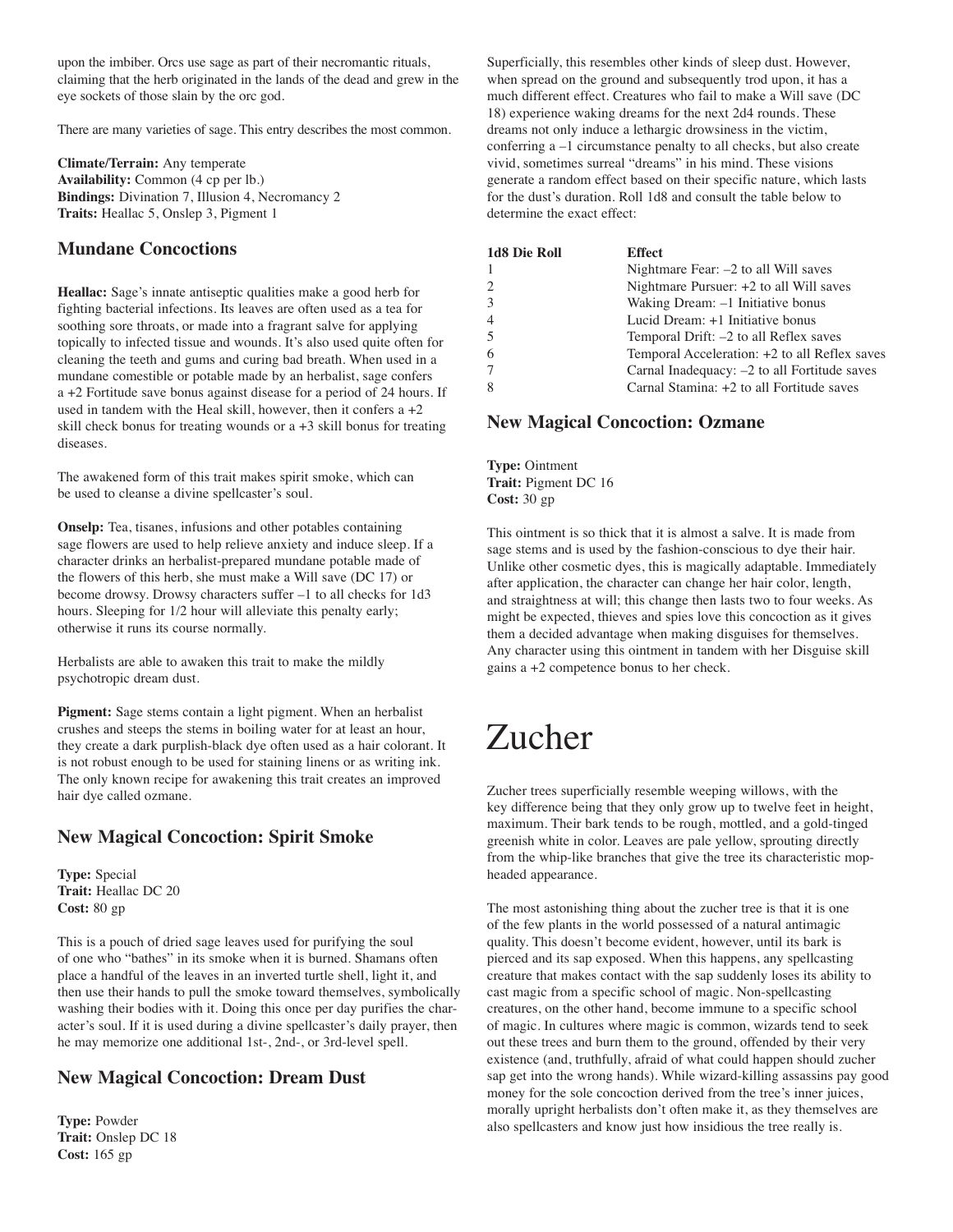**Climate/Terrain:** Any temperate **Availability:** Very Rare (2000 gp per lb.) **Bindings:** Conjuration 5, Enchantment 5 **Traits:** Antimagic 20

### **Mundane Concoctions**

**Antimagic:** Zucher sap contains a natural antimagic property. If a creature makes contact with the sap it must make a Will save (DC 24). A spellcasting creature that fails its save may not cast spells from one specific school of magic for a period of 24 hours; this school is chosen randomly – roll 1d8 and consult the table below. A nonspellcasting creature, on the other hand, cannot be affected by spells from a randomly chosen school of magic for a period of 24 hours. Removed from the tree, the sap remains viable for approximately 2d20 minutes before its antimagic quality dissipates. Multiple exposures to the sap before the initial exposure has run its course have no additional effect on a creature.

#### **1d8 Die Roll School of Magic**

- 1 Abjuration
- 2 Conjuration
- 3 Divination
- 4 Enchantment
- 5 Evocation
- 6 Illusion
- 7 Necromancy
- 8 Transmutation

Herbalists can awaken the sap to make it into a substance truly feared by spellcasters — the infamous mana chains magical concoction.

### **New Magical Concoction: Mana Chains**

**Type:** Ointment or Infusion **Trait:** Antimagic DC 35 **Cost:** 18,000 gp

This milky white liquid has no odor or taste. When it makes contact with the skin of a spellcasting creature, that creature must make a Will save (DC 30). If it fails its saving throw, every spell the creature subsequently casts is turned back against it regardless of the target. The ointment's effect wears off after 4d6 rounds, unless it is introduced into the creature's bloodstream; in this case it only wears off after a total of 25 spell levels have been cumulatively reflected back at the creature. Spells cast at the creature by others are unimpeded by the ointment.

As might be expected, assassins who specialize in murdering wizards often coat their weapons with this substance in order to significantly weaken their prey and give themselves a huge advantage. One vial contains enough of the concoction for four uses. Mana chains has no effect on mundane creatures.